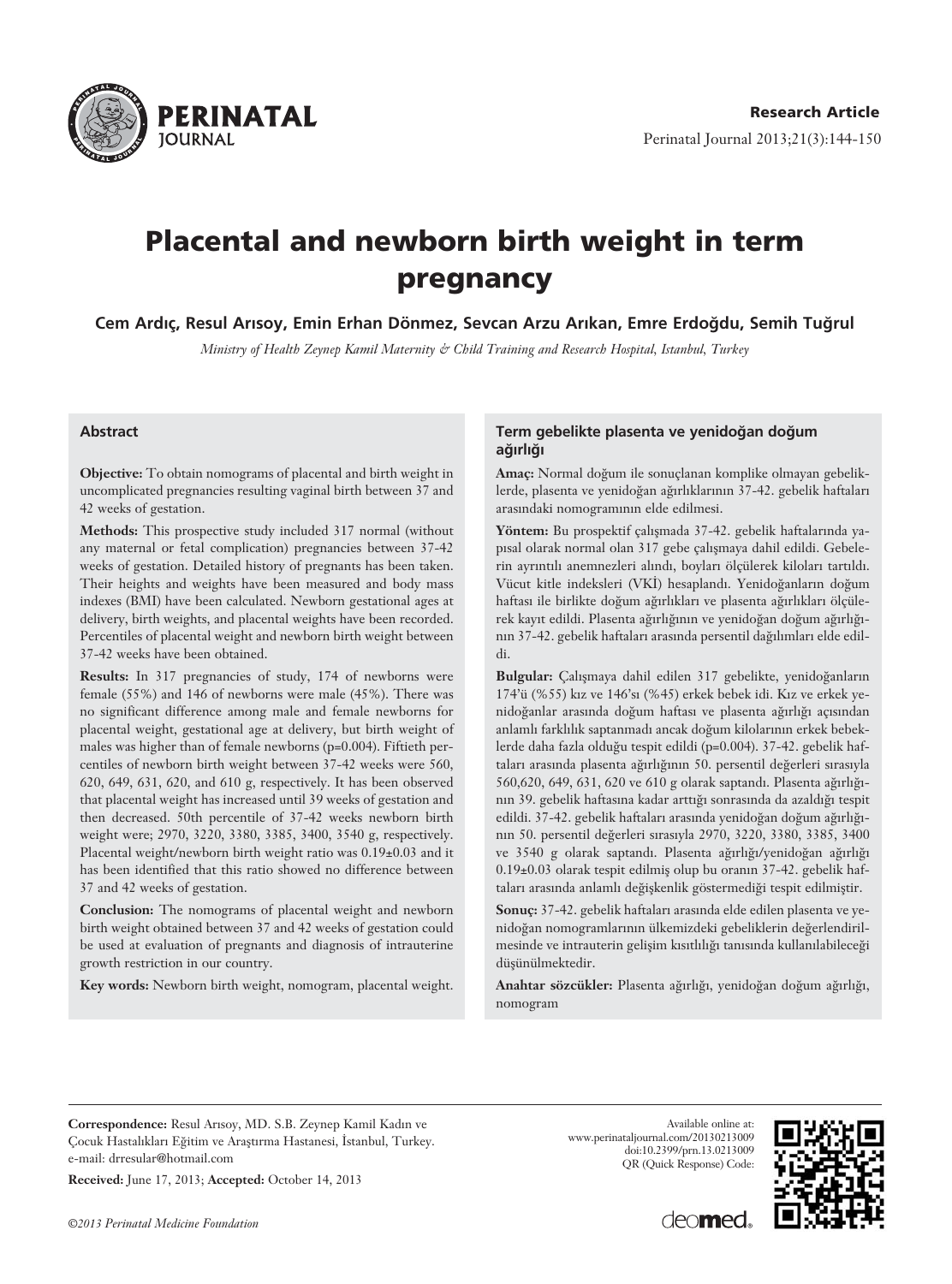## **Introduction**

Placenta is the biggest endocrine organ in human body responsible for the intrauterine development of fetus. In the last two decades, findings proving the significance of placental weight are published increasingly. Placental weight is affected by many factors such as maternal age, weight, weeks of gestation, geographical region, ethnic origin, maternal conditions (smoking, pregestational systemic diseases, preeclampsia, gestational diabetes, endocrinologic pathologies etc.).<sup>[1-6]</sup>

Conditions affecting placenta also affect fetus indirectly. Factors affecting both birth weight and placental weight are similar. Determining birth weight percentiles of societies according to weeks of gestation helps clinicians of those societies to diagnose and determine therapy process for fetal growth anomalies and other intrauterine pathologies.

In our study, we aimed to analyze distribution, according to weeks of gestation, of placental and newborn weights between 37 and 42 weeks of gestations.

### **Methods**

Our study included pregnants between 37 and 42 weeks of gestation who carried out spontaneous vaginal delivery at Zeynep Kamil Maternity & Child Training and Research Hospital between 01/12/2012 and 31/04/2013.

Detailed histories of pregnants were obtained, their heights and weights were measured, and their body mass indexes (BMI) were calculated. Birth weights and placental weights of newborns as well as their birth weeks were measured and recorded. Fetal chromosomal and structural anomalies, pregnancies with fetal deaths, preterm and post-term pregnancies, multiple pregnancies and pregnancies with maternal diseases were excluded from the study.

Patient data were analyzed by SPSS 11.5 package program (SPSS Inc., Chicago, IL, USA). Descriptive statistical analyses and regression analyses were carried out. One-way ANOVA and Post Hoc-test (Tukey HSD method) were performed. Normal distribution consistencies of variables were evaluated by Kolmogorov-Smirnov test, and independent samples T test was used. Results were analyzed at 95% confidence interval with p<0.05 significance level.

#### **Results**

Our study included 317 pregnancies who were complying with our study criteria. The age range of the cases was 18-41, mean age was  $26.3\pm5$ , mean parity was  $1.7\pm1.2$ , and mean BMI was found  $28.7\pm3.9$ . The range of weeks of gestation was 37-42 in the study, and mean weeks of gestation was 39.4±1.4, mean newborn weight was 3325.4±413 g, and mean placental weight was 626±122 g.

While 174 of the newborns were female, 146 of them were male. There was no significant difference among male and female newborns in terms of birth week and placental weight; however, it was found that birth weights were higher in male babies (p=0.004) (**Table 1**).

Significance of all models for the correlations between parameters was analyzed. It was found that the correlation between placental weight (PW) and maternal weight (MW) was linear (PW =  $\text{MW} \times 1.4 + 522.2$ ; p=0.037; r2=0.014) (**Fig. 1**), but it was not consistent with a significant cubic model (p=0.1). No significant correlation was found between PW and maternal BMI (p>0.05). In the comparison of other parameters, it was found that cubic regression model was more consistent and significant. The correlation between PW and weeks of gestation (WoG) was weak; the equation of cubic regression analysis was PW= ((WoG×505.3)- (WoG2×6.3)-9508.8) (r2=0.032; p=0.008) (**Fig. 2**).

The equation of cubic regression analysis for the correlation between PW and newborn birth weight (BW) was PW=  $((BW \times 0.9) + (1.1E - 0.05 \times BW2) + 202.6)$ (r2=0.31; p<0.001) (**Fig. 3**). The equation for the correlation between newborn BW and WoG was BW=  $((W<sub>0</sub>G<sub>x</sub>1423.5)-(16.7×W<sub>0</sub>G<sub>2</sub>)-26783)$  (r2=0.16; p<0.001) (**Fig. 4**). Also, the correlation between BW and maternal BMI was weak but significant, and the equation was BW= ((BMI×30.4)-(0.006×BMI3)+2600) (r2=0.02; p=0.45) (**Fig. 5**).

The distributions of percentiles of placental weight and newborn birth weight according to weeks of gestation are given in **Tables 2** and **3**. Placental weight/newborn weight was 0.19±0.03, and it was found that there was no significant difference between 37 and 42 weeks of gestation.

## **Discussion**

Placental weight and newborn birth weight are affected by many maternal, fetal and environmental factors.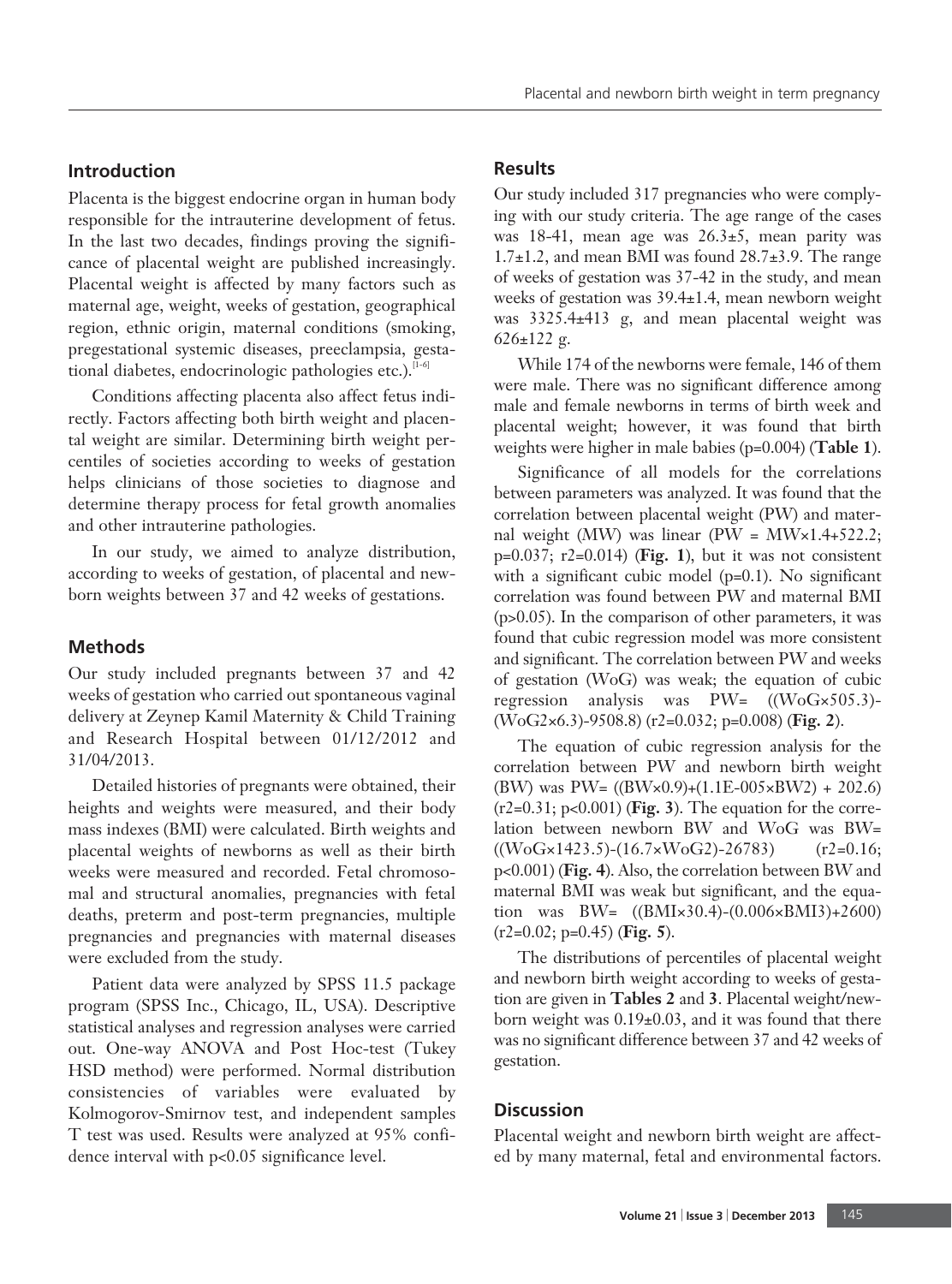|                    | Gender         | N          | <b>Mean</b>      | <b>Standard deviation</b> | P     |
|--------------------|----------------|------------|------------------|---------------------------|-------|
| Weeks of gestation | Female<br>Male | 174<br>146 | 39.4<br>39.4     | 1.5<br>1.4                | 0.933 |
| Placental weight   | Female<br>Male | 174<br>146 | 624.9<br>626.2   | 117.9<br>127.3            | 0.925 |
| Birth weight       | Female<br>Male | 174<br>146 | 3264.3<br>3396.7 | 407.8<br>408.8            | 0.004 |

**Table 1.** Weeks of gestation, placental weight and birth weight of newborns according to their genders.

**Table 2.** Percentile of placental weight according to weeks of gestation.

| Weeks of  |        |        |        | <b>Percentiles</b> |        |        |        |
|-----------|--------|--------|--------|--------------------|--------|--------|--------|
| qestation | 5      | 10     | 25     | 50                 | 75     | 90     | 95     |
| 37        | 392.50 | 430.00 | 503.00 | 560.00             | 670.00 | 745.00 | 785.00 |
| 38        | 375.90 | 432.00 | 520.00 | 620.00             | 672.00 | 789.00 | 847.90 |
| 39        | 471.85 | 503.00 | 560.00 | 649.00             | 720.00 | 829.00 | 892.70 |
| 40        | 442.40 | 484.70 | 544.50 | 631.00             | 700.00 | 770.00 | 853.00 |
| 41        | 445.00 | 470.00 | 560.00 | 620.00             | 700.00 | 780.00 | 820.00 |
| 42        | 470.00 | 500.00 | 575.50 | 610.00             | 705.00 | 800.00 |        |

Also, race and genetic structures are shown as the reason for this difference. It is also known that placental and newborn weights are affected by gestational complications (preeclampsia, intrauterine growth retarda-

tion, gestational diabetes). The percentiles of placental weight and newborn birth weight according to weeks of gestation enable clinicians to compare newborn with the data of population.  $\real^{[1-6]}$ 



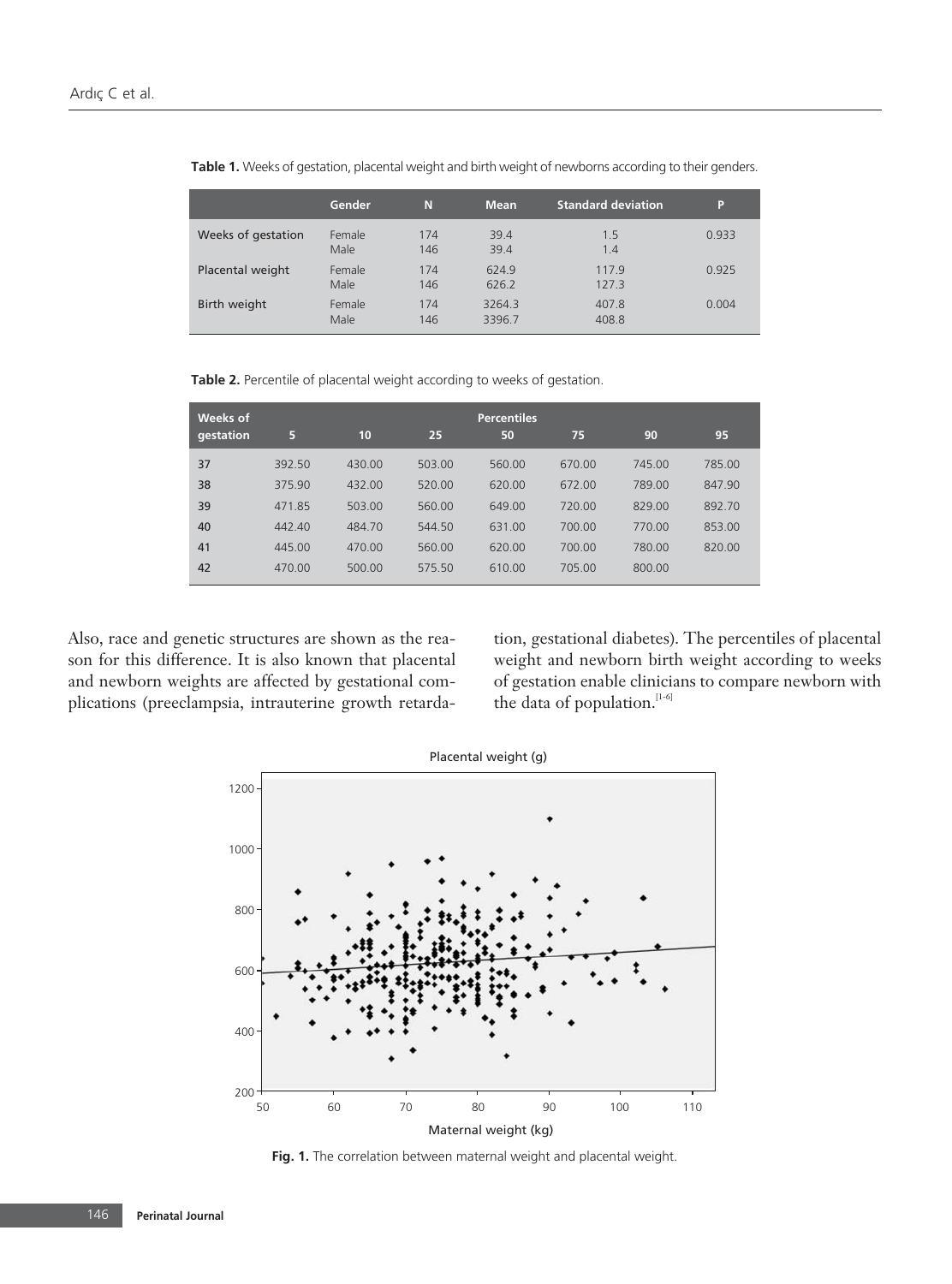| Weeks of  |         |         |         | <b>Percentiles</b> |         |         |         |
|-----------|---------|---------|---------|--------------------|---------|---------|---------|
| qestation | 5       | 10      | 25      | 50                 | 75      | 90      | 95      |
| 37        | 2300.00 | 2440.00 | 2720.00 | 2970.00            | 3120.00 | 3430.00 | 3835.00 |
| 38        | 2449.00 | 2732.00 | 2950.00 | 3220.00            | 3500.00 | 3696.00 | 4087.00 |
| 39        | 2651.00 | 2753.00 | 3040.00 | 3380.00            | 3630.00 | 3859.00 | 3956.00 |
| 40        | 2815.50 | 2950.00 | 3090.00 | 3385.00            | 3700.00 | 3933.00 | 4034.50 |
| 41        | 2950.00 | 3070.00 | 3160.00 | 3400.00            | 3700.00 | 3950.00 | 4125.00 |
| 42        | 3100.00 | 3380.00 | 3435.00 | 3540.00            | 3750.00 | 3990.00 |         |

**Table 3.** Percentile of newborn birth weight according to weeks of gestation.

In this study, placental weight was compared with weeks of gestation, maternal age, newborn birth weight, maternal body mass index variables. The correlation between placental weight and weeks of gestation was found to be weak (r2=0.032; p=0.008). In our study, 50th percentile values of placental weights between 37 and 42 weeks of gestation were 560-620- 649-631-620, and 610, respectively; and it was seen that there was an increase until 39 weeks of gestation, but then it decreased. Although it is considered that placental weight may display a societal difference, there is no literature presenting current placental weight percentiles in our country. Almog et al. conducted a study on 20.635 singleton and 527 twin pregnancies between 24 and 44 weeks of gestation, and ana-

lyzed placental weights of female babies, male babies and twin pregnancies, and the ratio of placental weight to newborn birth weight. They found a significant correlation between placental weights and weeks of gestation in all groups evaluated separately (p<0.0001)  $(r2>99\%)$ .<sup>[1]</sup> Placental weight percentiles of this study were compared to data of our study and it is seen that the placental weights in our study is lower than those in the study of Almog et al. during the same weeks of gestation. Almog et al. found that the ratio of placental weights to newborn birth weights is highly correlated with weeks of gestation ( $r=0.35$ ;  $p<0.001$ ). In the study of Haavaldsen et al. performed on 536.954 singleton pregnancies, it was observed that mean placental weight under age 20 was 647.1 g while it was 691.3 g



**Fig. 2.** The correlation between weeks of gestation and placental weight.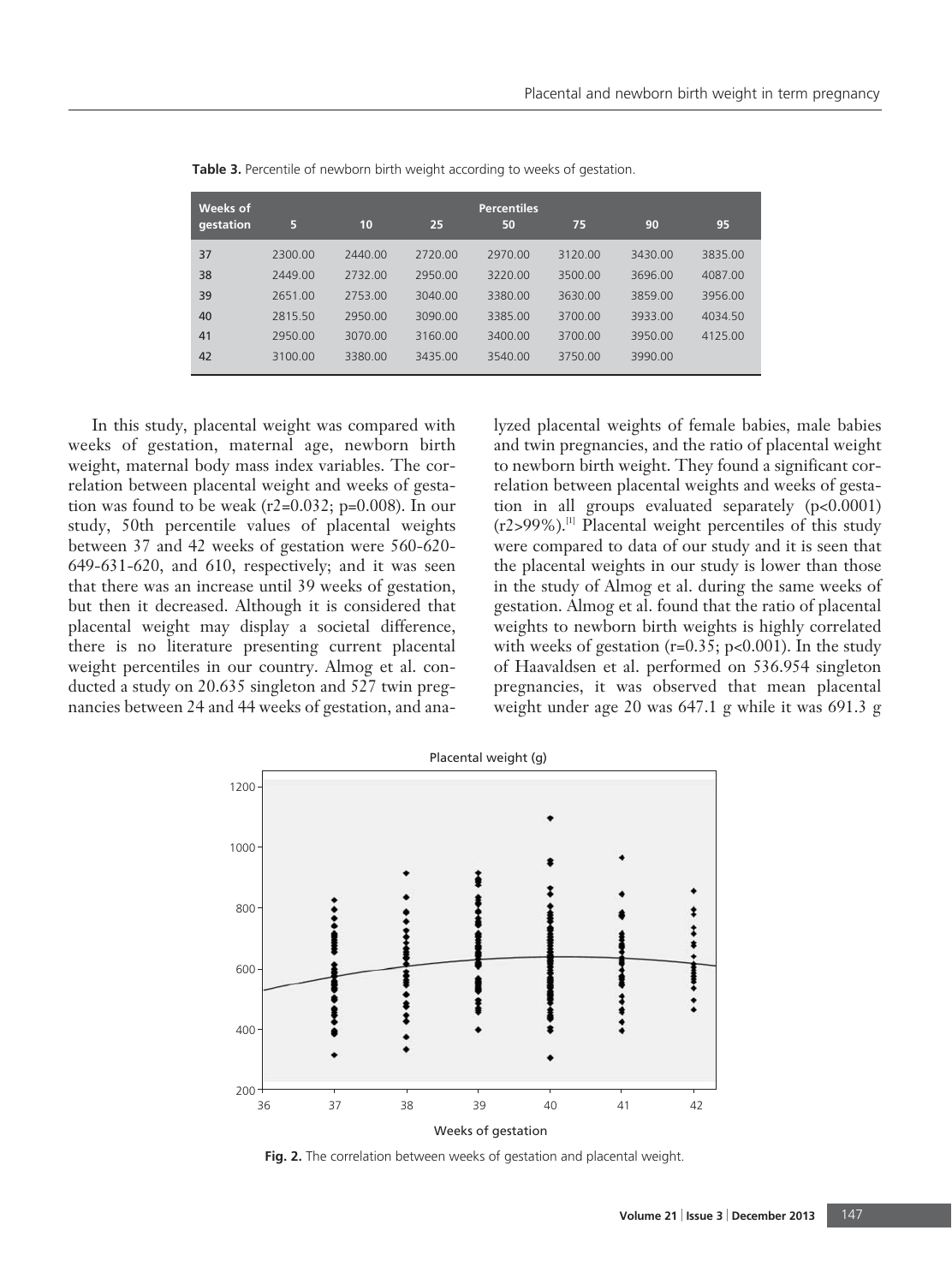

**Fig. 3.** The correlation between newborn weight and placental weight.

over age 45.<sup>[2]</sup> Authors, calculating mean placental weight as 673.1 g, reported that placental weight Z scores of 12.4% of 40-44-year-old women were in the highest decimal, while 9.6% of them were in the low-

est decimal. Placental weight Z score of pregnants at or above age 45 was 15.8% as being the highest decimal, the lowest decimal was found to be 10.4%, which means that Haavaldsen et al. found an increasing

![](_page_4_Figure_5.jpeg)

**Fig. 4.** The correlation between weeks of gestation and birth weight.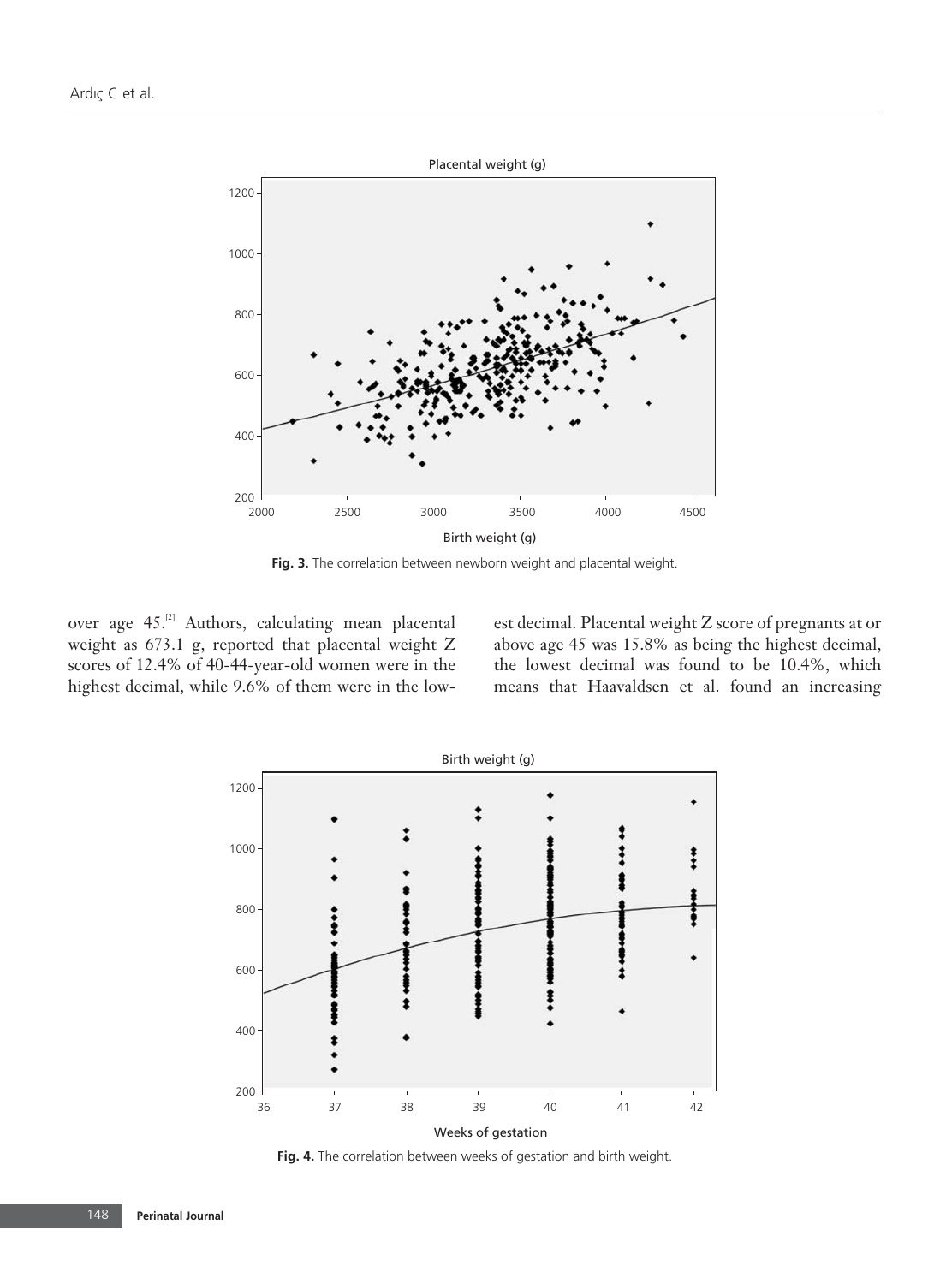![](_page_5_Figure_1.jpeg)

**Fig. 5.** The correlation between body mass index and birth weight.

prevalence between placental weight and maternal age increase with placental weight Z score in the highest decimal (Wald test  $p<0.001$ ).<sup>[2]</sup> However, comparing placentas of patients together in this study who deliver by cesarean and vaginally may pose a problem. All patients in our study delivered vaginally, and no correlation was detected between placental weight and maternal age (p=0.397). Also, a similar comparison could be not performed since there was limited number pregnancies below age 20 and above age 40 in our study.

Soliman et al. performed a study on 100 nonpreeclamptic pregnants to research placental factors affecting perinatal and postnatal development, and they compared placental weight, maternal weight, newborn birth weight, height, head circumference, and childhood measurements. They found a significant correlation between placental weight and maternal weight (r=0.21; p=0.031), and between placental weight and newborn birth weight  $(r=0.71; p<0.001)$ . This case supports the idea that mothers with more weight have bigger placentas, and therefore they have bigger babies. Also, it was observed in this study that placental weights were correlating with early childhood body mass index. In our study, a weak linear correlation was found between placental weight and maternal weight ( $p=0.037$ ;  $r2=0.014$ ); however, there was no correlation between placental weight and maternal BMI (p>0.05). According to Almog et al., this

**Table 4.** Comparison of placental weights (gram) at 50th percentile.

| Weeks of  | Current<br>study |             | Almong et al. <sup>[1]</sup> |             | Thompson et al. <sup>[7]</sup> |  |  |
|-----------|------------------|-------------|------------------------------|-------------|--------------------------------|--|--|
| gestation |                  | <b>Male</b> | Female                       | <b>Male</b> | Female                         |  |  |
| 37        | 560              | 627         | 622                          | 620         | 610                            |  |  |
| 38        | 620              | 648         | 640                          | 650         | 640                            |  |  |
| 39        | 649              | 664         | 654                          | 670         | 660                            |  |  |
| 40        | 631              | 679         | 668                          | 690         | 670                            |  |  |
| 41        | 620              | 695         | 680                          | 700         | 680                            |  |  |
| 42        | 610              | 707         | 688                          | 700         | 690                            |  |  |